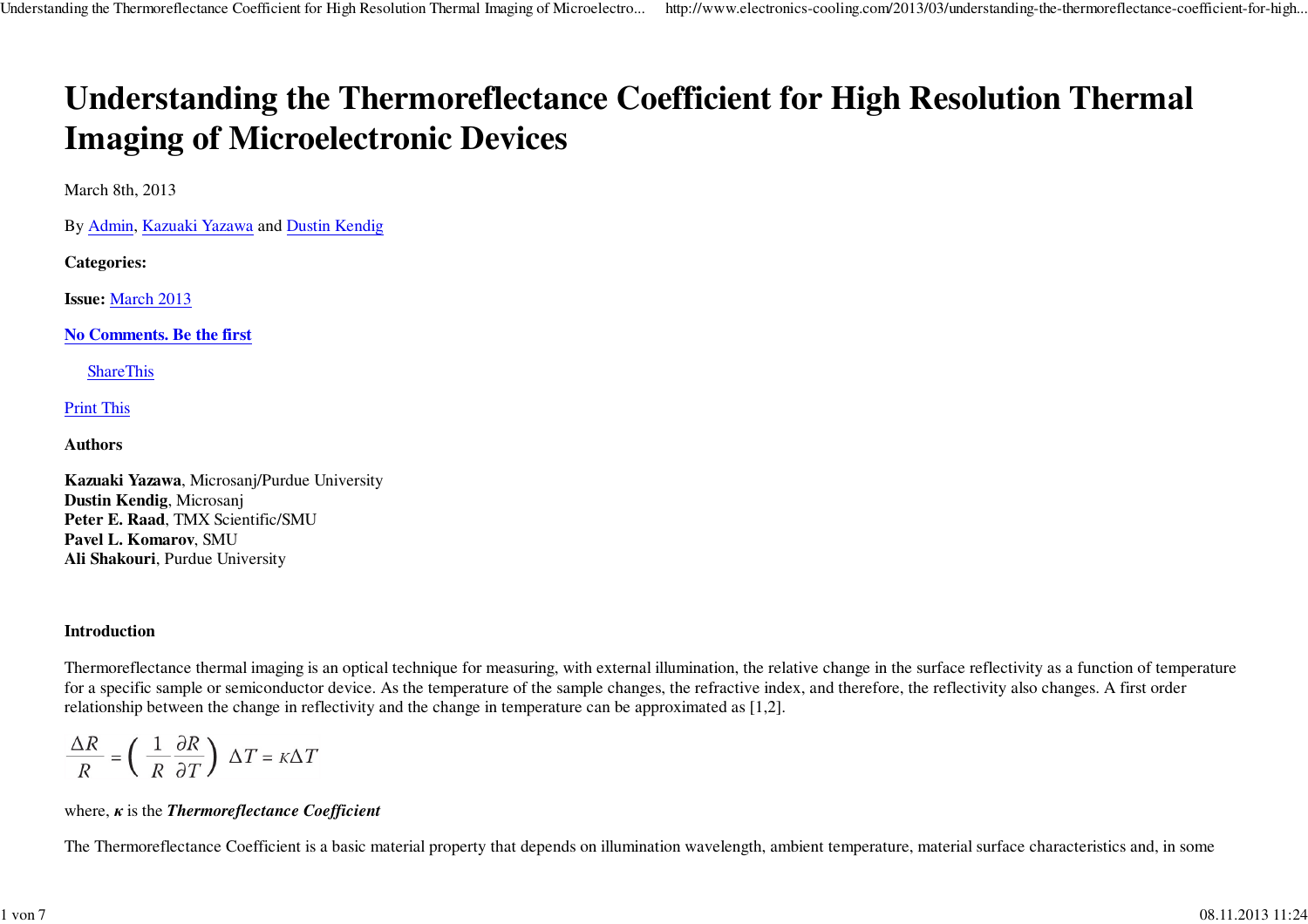cases, may have some dependence on the material processing technique. For most metals and semiconductor materials of interest, the value of the ThermoreflectanceCoefficient will be in the order of 10<sup>-2</sup>/K to 10<sup>-5</sup>/K. Thus, to detect a temperature change of 1 °C, it is necessary to detect a reflectance change of 1 part in 100 to 1 part in 100,000. It is important therefore, to pre-obtain an accurate value for the Thermoreflectance Coefficient to achieve the best temperature resolution when doing thermal analysis on semiconductor devices. It is equally important to select an illumination wavelength that provides a Thermoreflectance Coefficient to be near the maximum value forthe material being analyzed. The illumination wavelength also impacts the spatial resolution so, in some cases, a tradeoff may be warranted to achieve the desired results.

The purpose of this paper is to provide a better understanding of how *<sup>κ</sup>,* the *Thermoreflectance Coefficient*, varies with respect to:

- Material Temperature
- Device Material Properties
- Illumination Wavelength
- Optics/Microscope Numerical Aperture

#### **Material Temperature**

Compared to IR thermography, the thermoreflectance technique has the important advantage of working over a very wide temperature range. The Thermoreflectance Coefficient does have a dependence on the material temperature, but fortunately, this dependence is relatively small. As an example, the thermal performance of coppermicro-vias, only a 2.7 % change in Thermoreflectance Coefficient was detected for a temperature change of approximately 200 °C. Additionally, good thermal images of gold contact layers in small devices have been obtained with sub-micron spatial resolution over temperatures ranging from 10 K to 800 K. Obviously, if the best possible precision isrequired, it is necessary to measure the Thermoreflectance Coefficient at operating temperatures of interest.

# **Material Properties**

**Processing Technique:** For any given material, the Thermoreflectance Coefficient is not a strong function of surface preparation or the deposition process. Calibration for each device under test therefore, is generally not required. This differs from IR thermography where the emissivity can change substantially and as a result, must be calibrated each time to obtain accurate temperature data. The Thermoreflectance Coefficient of gold prepared by various thermal or e-beam evaporation techniques was measured and always showed consistent values. On the other hand, if there is a significant difference in the visual color of the material due to major microstructures, porosity variations, orsurface oxidation, the Thermoreflectance Coefficient can be affected significantly.

**Dielectric Coatings and Passivation Layers:**Dielectric coatings or passivation layers will change the reflective properties and thus the Thermoreflectance Coefficient. Due tooptical interference in thin layers, oscillations in the thermoreflectance signal can be observed. For these cases, if there are adjacent coated and uncoated regions on thesample, one can use temperature continuity on the surface to calibrate the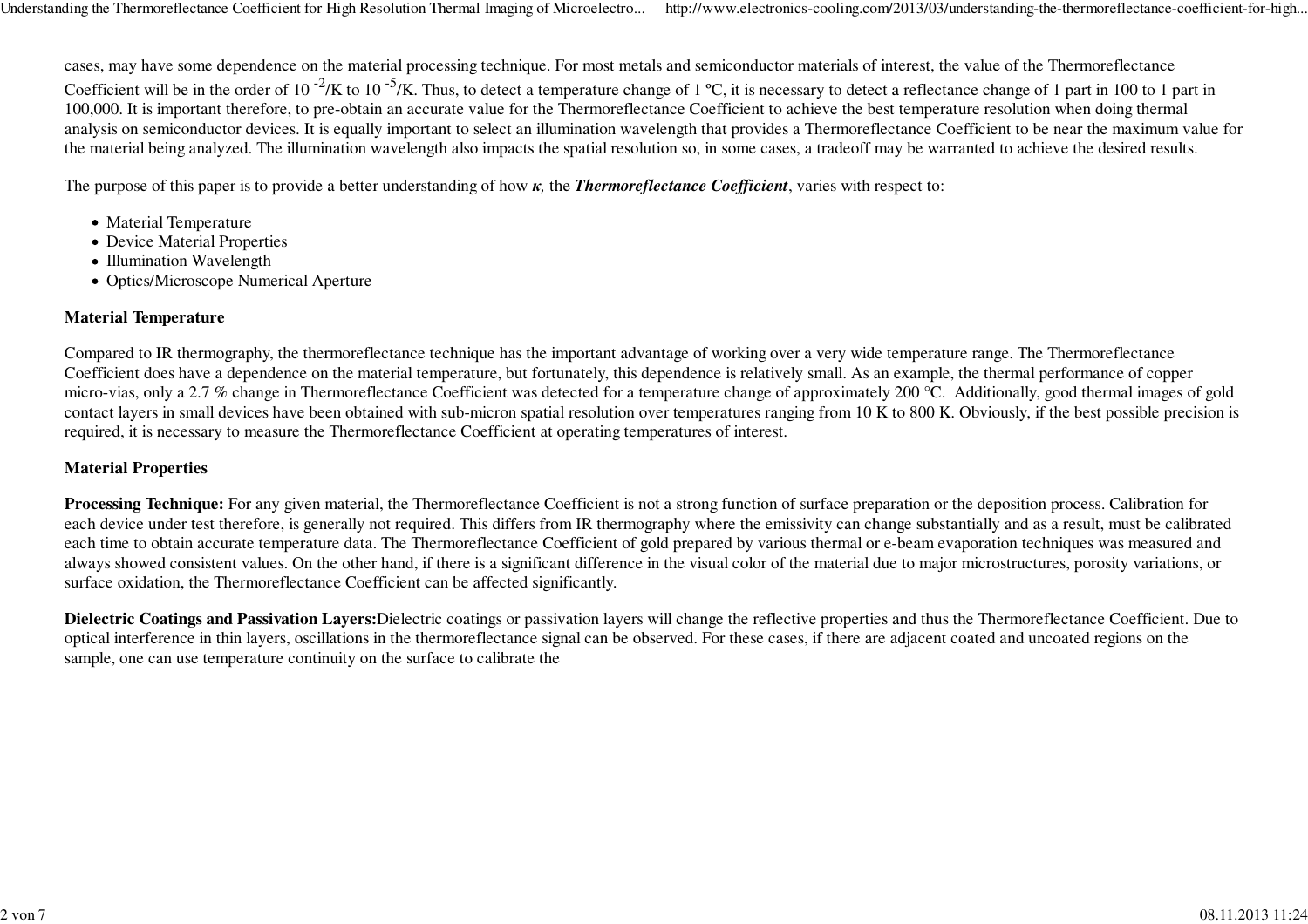Understanding the Thermoreflectance Coefficient for High Resolution Thermal Imaging of Microelectro... http://www.electronics-cooling.com/2013/03/understanding-the-thermoreflectance-coefficient-for-high...



thermoreflectance coefficient. If this is not feasible, the Thermoreflectance Coefficient needs to be determined. This can be done by mounting a sample with small thermalmass on a temperature-controlled stage and measuring the change in reflected signal versus temperature (Fig. 1).

Multiple temperature cycles and averaging are necessary to obtain good signal to noise ratio. Conducting the experiment with different illumination wavelengths simplifies theanalysis as optical interference peaks are shifted and one could use the envelope of the measured signal to extract the temperature profile.

#### **Illumination Wavelength**

For any particular material, the Thermoreflectance Coefficient is very strongly dependent on the illumination wavelength. As illustrated in Fig. 2 [3], the ThermoreflectanceCoefficient for aluminum is near zero at an illumination wavelength of 400 nm and orders of magnitude higher at 800 nm. In the case of gold, the Thermoreflectance Coefficient has a positive peak value at about 470 nm, goes to zero at about 500 nm, and exhibits a negative peak value at about 520 nm. It is therefore, very important toselect the appropriate illumination wavelength for the materials being analyzed.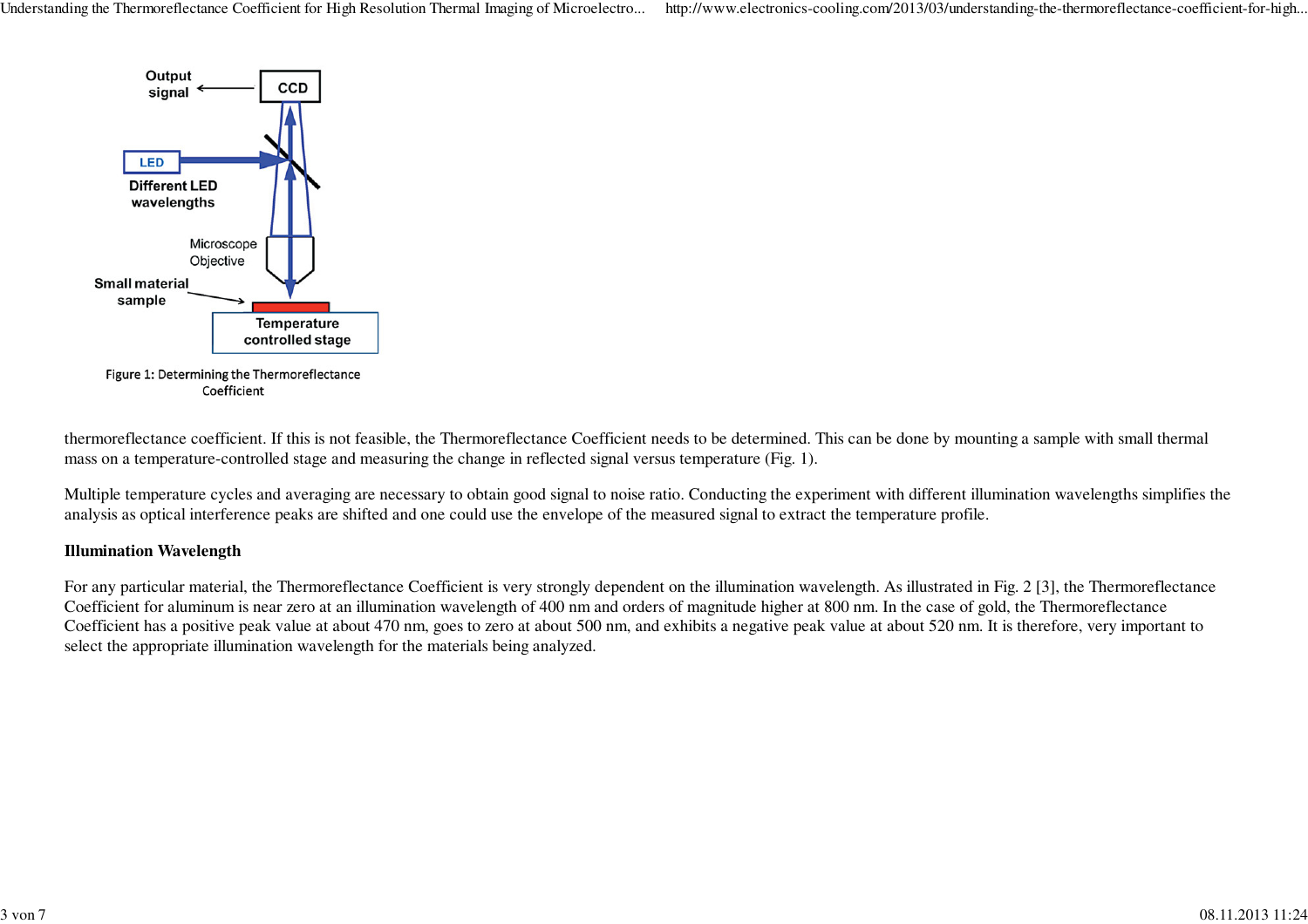

*Figure 2. Thermoreflectance coefficient vs. illumination wavelength forvarious materials (Raad et al. [3])*

The following table lists the recommended LED wavelength for typical materials to obtain near optimal values of the Thermoreflectance Coefficient. Note that two alternativesare shown for gold, one for the positive peak and one for the negative peak. Two sources are also indicated for Nickel and Titanium since the peak values for both of thesematerials are quite broad.

For other material systems, one can easily extract the Thermoreflectance Coefficient if there is an embedded temperature sensor on the chip near the region of interest. The calibration procedure entails heating the entire chip uniformly using an external thermal stage. The thermoreflectance change across the full sample is recorded by the CCD while the temperature is measured simultaneously with the sensor. The calibration image and sensor measurements are correlated to produce values for the ThermoreflectanceCoefficient for each region-of-interest on the chip.

In the absence of a temperature sensor, the Thermoreflectance Coefficient can be determined in the manner described earlier, using a sample of the chip with a small thermalmass (e.g. 1×1 mm<sup>2</sup> up to 1×1 cm<sup>2</sup> die) so that the temperature can be cycled.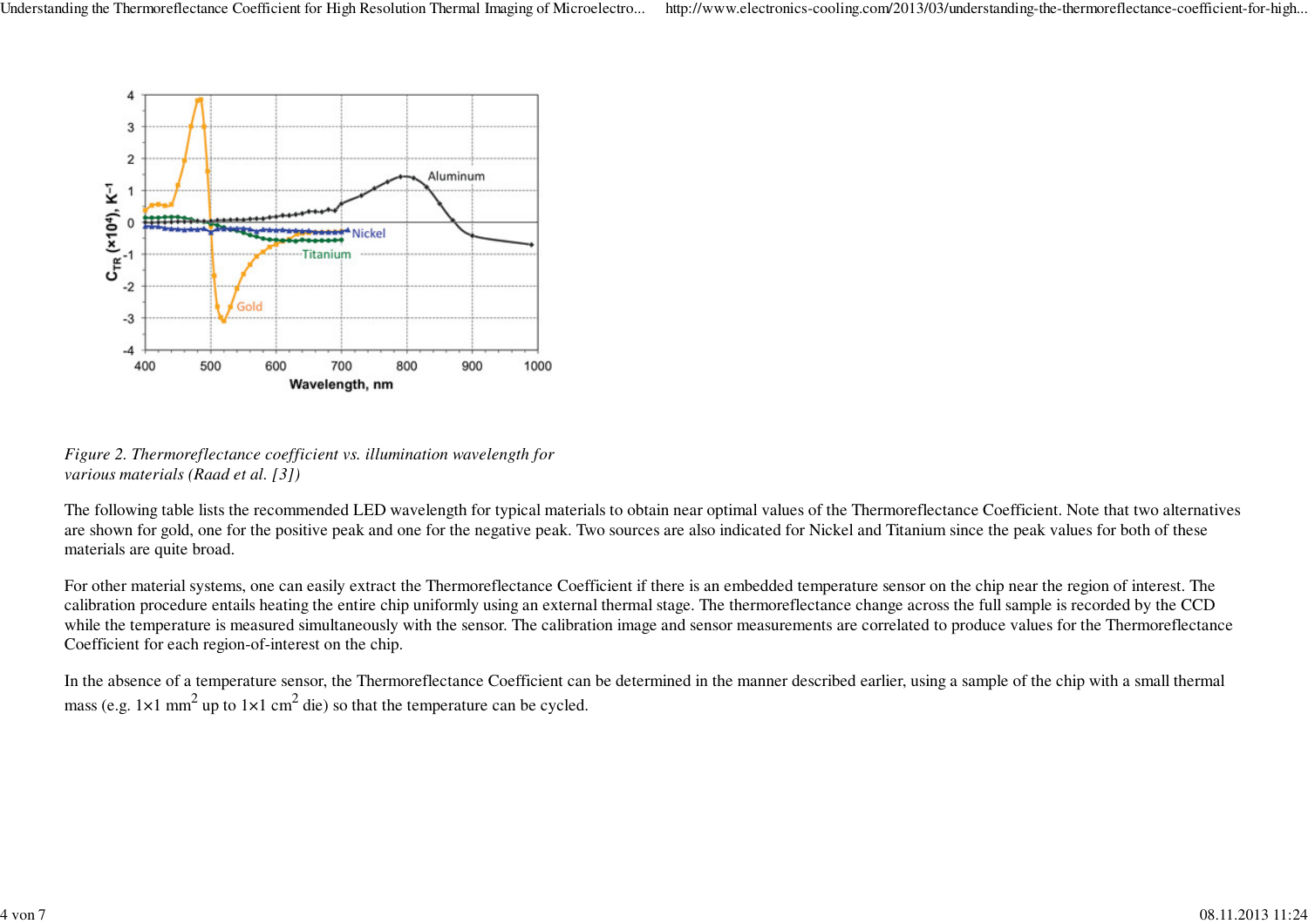| <b>Material</b>                 | 470 nm<br>(Blue) | 530 nm<br>(Green) | 585 nm<br>(Yellow) | 660 nm<br>(Red) | 780 nm<br>$(Near-IR)$ | 1050-<br>1300 nm |
|---------------------------------|------------------|-------------------|--------------------|-----------------|-----------------------|------------------|
| Gold (Au)                       |                  |                   |                    |                 |                       |                  |
| Aluminum (AI)                   |                  |                   |                    |                 |                       |                  |
| Nickel (Ni)                     |                  |                   |                    | ٠               |                       |                  |
| <b>Titanium (Ti)</b>            |                  |                   |                    |                 |                       |                  |
| Silicon (Si)                    |                  |                   |                    |                 |                       |                  |
| Gallium<br>Arsenide (GaAs)      |                  |                   |                    |                 |                       |                  |
| Indium<br>Phosphide (InP)       |                  |                   |                    |                 |                       |                  |
| Thru-the-Sub-<br>strate Imaging |                  |                   |                    |                 |                       |                  |

*Table 1. Recommendation of illuminating wavelengths for various materials.*

#### **Microscope Objective Numerical Aperture (NA):**

The magnitude of the Thermoreflectance Coefficient also has a dependence on the numerical aperture of the microscope objective used in the imaging [4]. This is due to the component of the light polarized perpendicular to the surface which can be non-negligible for high numerical apertures, e.g. NA > 0.5. The spatial resolution is known to bedetermined by the following expression:

# *Spatial Resolution = λ/[2·n·Sin(θ)]*

where  $\lambda$  is the wavelength of the illumination source, n is the index of refraction (1.0 for air), and  $\theta$  is the half-angle of the cone of light exiting the microscope lens. The component n·sin(θ) is called the Numerical Aperture (NA) and is dependent on the optics and objectives of the microscope.

The above relationship is shown in Fig. 3 for wavelengths up to the near infrared (NIR) range.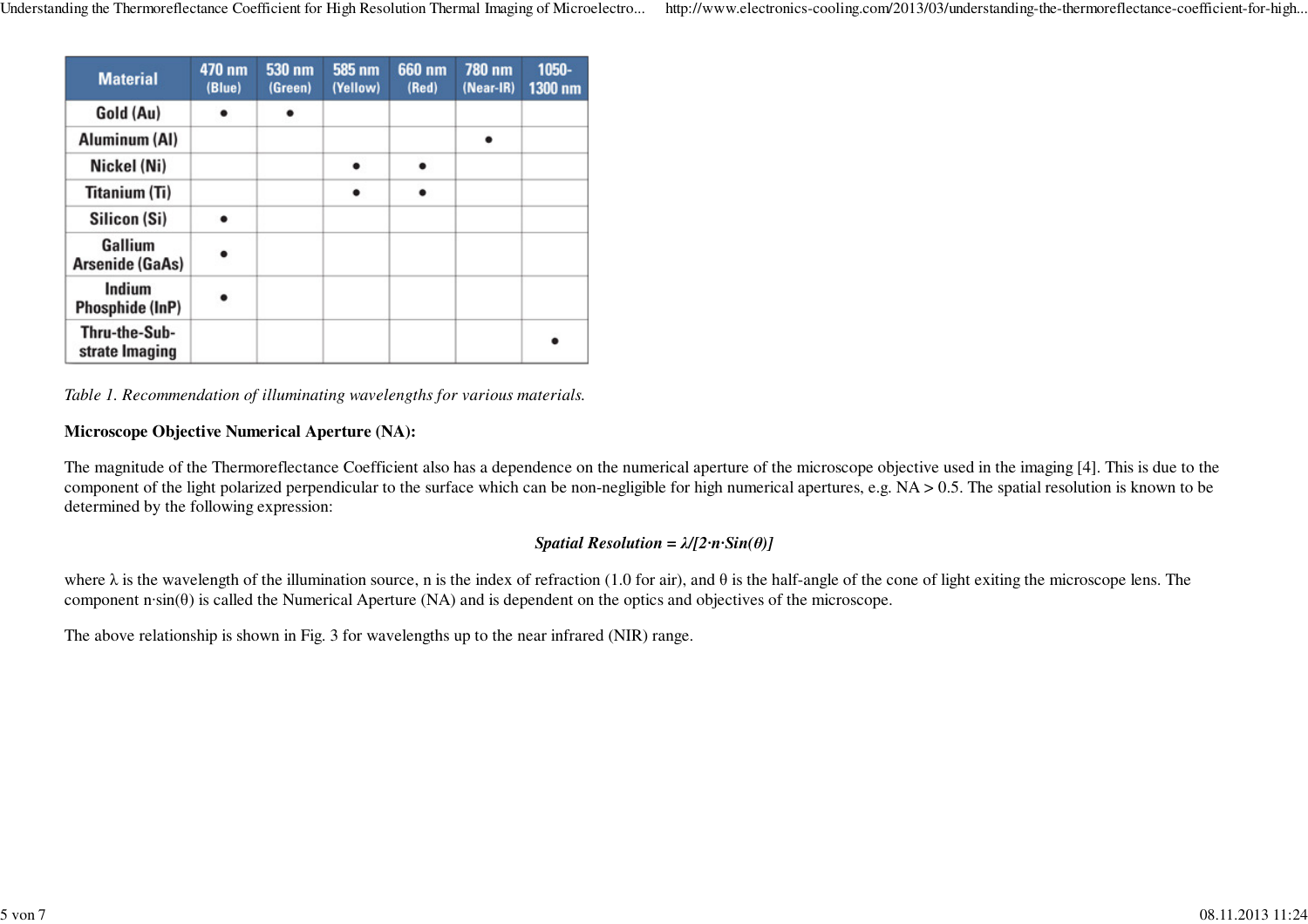

# **Spatial Resolution vs. Wavelength**

# *Figure 3. Spatial Resolution vs. LED Wavelength.*

For precise measurements of temperature distribution with a high NA lens, it is recommended to:

a) Perform measurements initially with a low NA and low magnification lens over a large area and

b) Without changing anything in the device, change the lens to higher NA and scale the temperature data accordingly.

This approach works when relatively large areas of the sample surface are available for imaging (e.g. 50-100 microns diameter). If the region of interest is very small and only visible with a high NA lens, then direct calibration on a temperature-controlled stage is necessary. Since small changes in the stage temperature can defocus the image seen by ahigh NA lens due to the thermal expansion of the sample, autofocusing during calibration is required.

# **Summary**

Having an accurate Thermoreflectance Coefficient and selecting the right illumination wavelength are key steps for achieving the best thermal and spatial resolutions for thermoreflectance thermal imaging of microelectronic devices. For unique materials and devices without embedded temperature sensors, the Thermoreflectance Coefficient isdetermined with a small sample of the material on a temperature-controlled stage.**References**

[1] M Farzaneh, K Maize, D Luerßen, J A Summers, P M Mayer, P E Raad, K P Pipe, A Shakouri, R J Ram, and Janice A Hudgings, CCD-based thermoreflectancemicroscopy: principles and applications, J. Phys. D: Appl. Phys. 42, 143001-143021 (2009)

[2] G. Tessier, S. Hole, and D. Fournier. "Quantitative thermal imaging by synchronous thermoreflectance with optimized illumination wavelengths." Applied Physics Letters